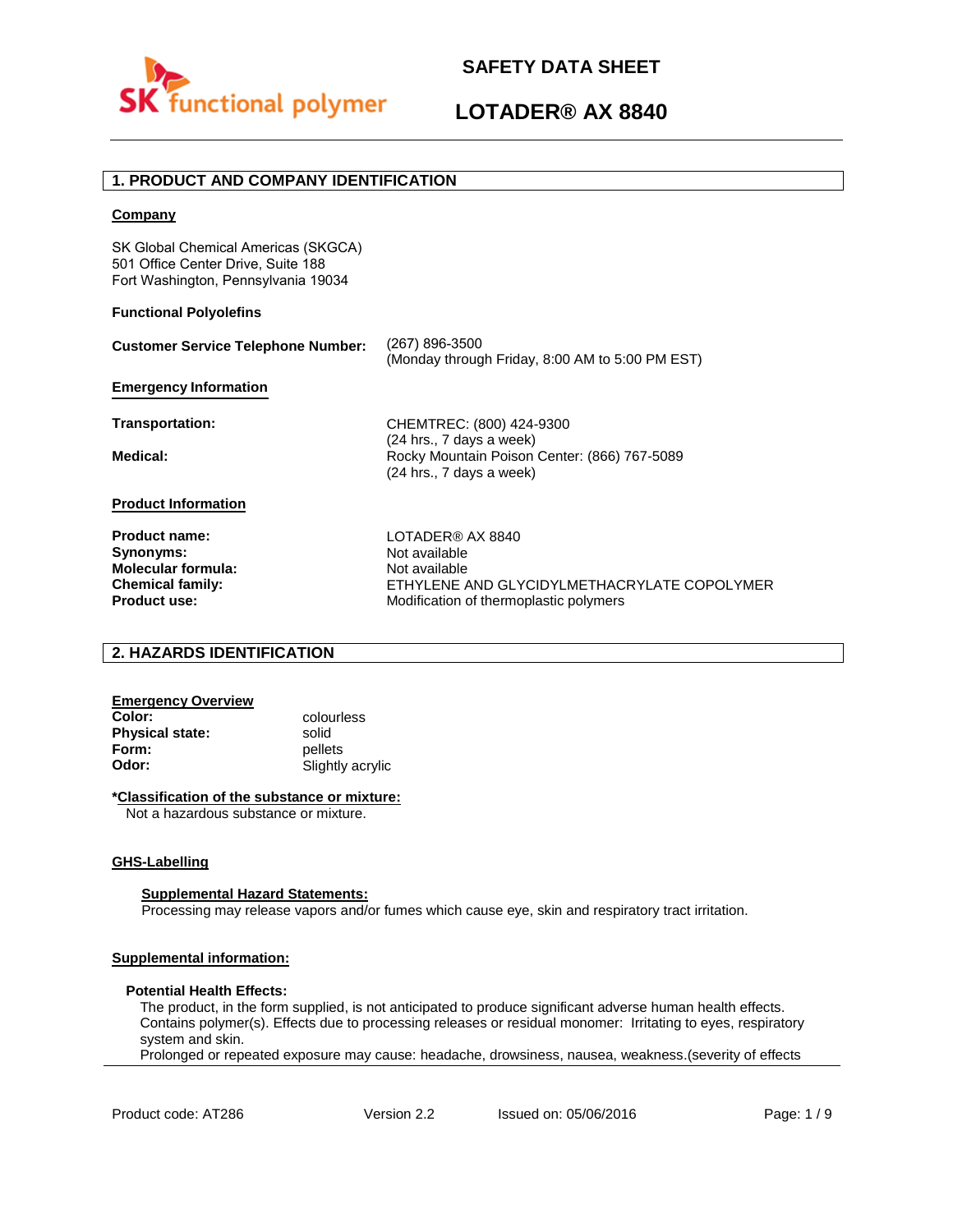

## **LOTADER® AX 8840**

depends on extent of exposure) .

#### **Other:**

Handle in accordance with good industrial hygiene and safety practice. (pellets/granules) This product may release fume and/or vapor of variable composition depending on processing time and temperature.

## **3. COMPOSITION/INFORMATION ON INGREDIENTS**

| <b>Chemical Name</b>                                                                        | CAS-No. | Wt/Wt        | <b>GHS Classification**</b> |
|---------------------------------------------------------------------------------------------|---------|--------------|-----------------------------|
| $12$ -Propenoic acid, 2-methyl-, oxiranylmethyl $ 26061-90-5$<br>ester, polymer with ethene |         | $\leq$ 100 % | Not classified              |

\*\*For the full text of the H-Statements mentioned in this Section, see Section 16.

### **4. FIRST AID MEASURES**

#### **4.1. Description of necessary first-aid measures:**

#### **Inhalation:**

If inhaled, remove victim to fresh air.

#### **Skin:**

In case of contact, immediately flush skin with plenty of water. If molten polymer gets on the skin, cool rapidly with cold water. Do not peel solidified product off the skin. Obtain medical treatment for thermal burns. Remove material from clothing. Wash clothing before reuse. Thoroughly clean shoes before reuse.

### **Eyes:**

Immediately flush eye(s) with plenty of water. Obtain medical treatment for thermal burns.

### **Ingestion:**

If swallowed, DO NOT induce vomiting. Get medical attention. Never give anything by mouth to an unconscious person.

### **4.2. Most important symptoms/effects, acute and delayed:**

For most important symptoms and effects (acute and delayed), see Section 2 (Hazard Statements and Supplemental Information) and Section 11 (Toxicology Information) of this SDS.

### **4.3. Indication of immediate medical attention and special treatment needed, if necessary:**

Unless otherwise noted in Notes to Physician, no specific treatment noted; treat symptomatically.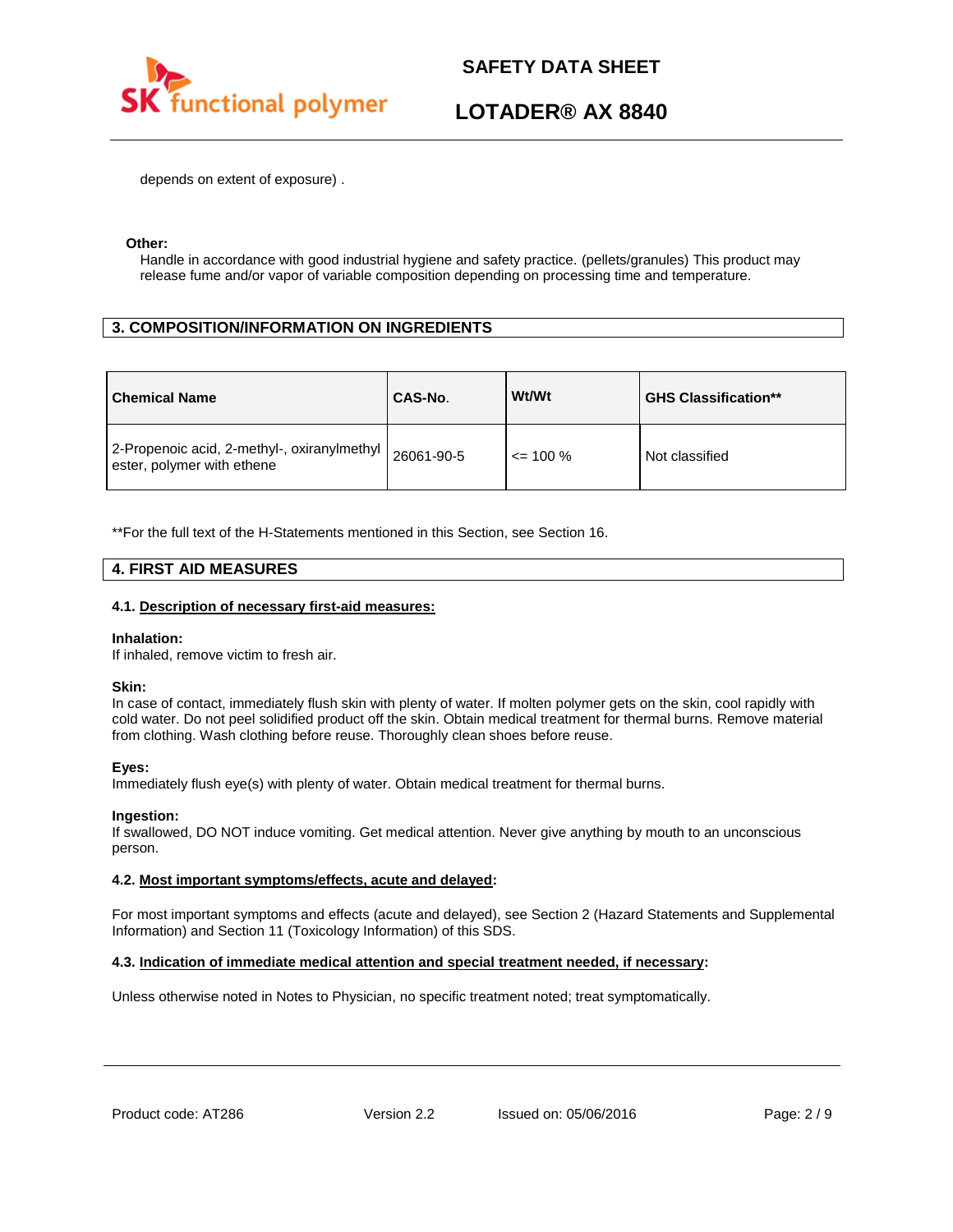

## **LOTADER® AX 8840**

### **5. FIREFIGHTING MEASURES**

#### **Extinguishing media (suitable):**

Water spray, Carbon dioxide (CO2), Foam, Dry chemical

#### **Protective equipment:**

Fire fighters and others who may be exposed to products of combustion should wear full fire fighting turn out gear (full Bunker Gear) and self-contained breathing apparatus (pressure demand / NIOSH approved or equivalent).

#### **Further firefighting advice:**

Fire fighting equipment should be thoroughly decontaminated after use.

#### **Fire and explosion hazards:**

When burned, the following hazardous products of combustion can occur: Carbon oxides Hazardous organic compounds

## **6. ACCIDENTAL RELEASE MEASURES**

#### **Personal precautions, Emergency procedures, Methods and materials for containment/clean-up:**

Prevent further leakage or spillage if you can do so without risk. Ventilate the area. Sweep up and shovel into suitable properly labeled containers for prompt disposal. Possible fall hazard – floor may become slippery from leakage/spillage of product. Avoid dispersal of spilled material and runoff and contact with soil, waterways, drains and sewers. Consult a regulatory specialist to determine appropriate state or local reporting requirements, for assistance in waste characterization and/or hazardous waste disposal and other requirements listed in pertinent environmental permits.

#### **Protective equipment:**

Appropriate personal protective equipment is set forth in Section 8.

### **7. HANDLING AND STORAGE**

#### **Handling**

#### **General information on handling:**

Avoid breathing dust.

Avoid breathing processing fumes or vapors.

Handle in accordance with good industrial hygiene and safety practices. These practices include avoiding unnecessary exposure and removal of material from eyes, skin, and clothing.

#### **Storage**

#### **General information on storage conditions:**

Keep in a dry, cool place. Store in closed containers, in a secure area to prevent container damage and subsequent spillage.

**Storage stability – Remarks:**  Stable under recommended storage conditions.

#### **Storage incompatibility – General:**  None known.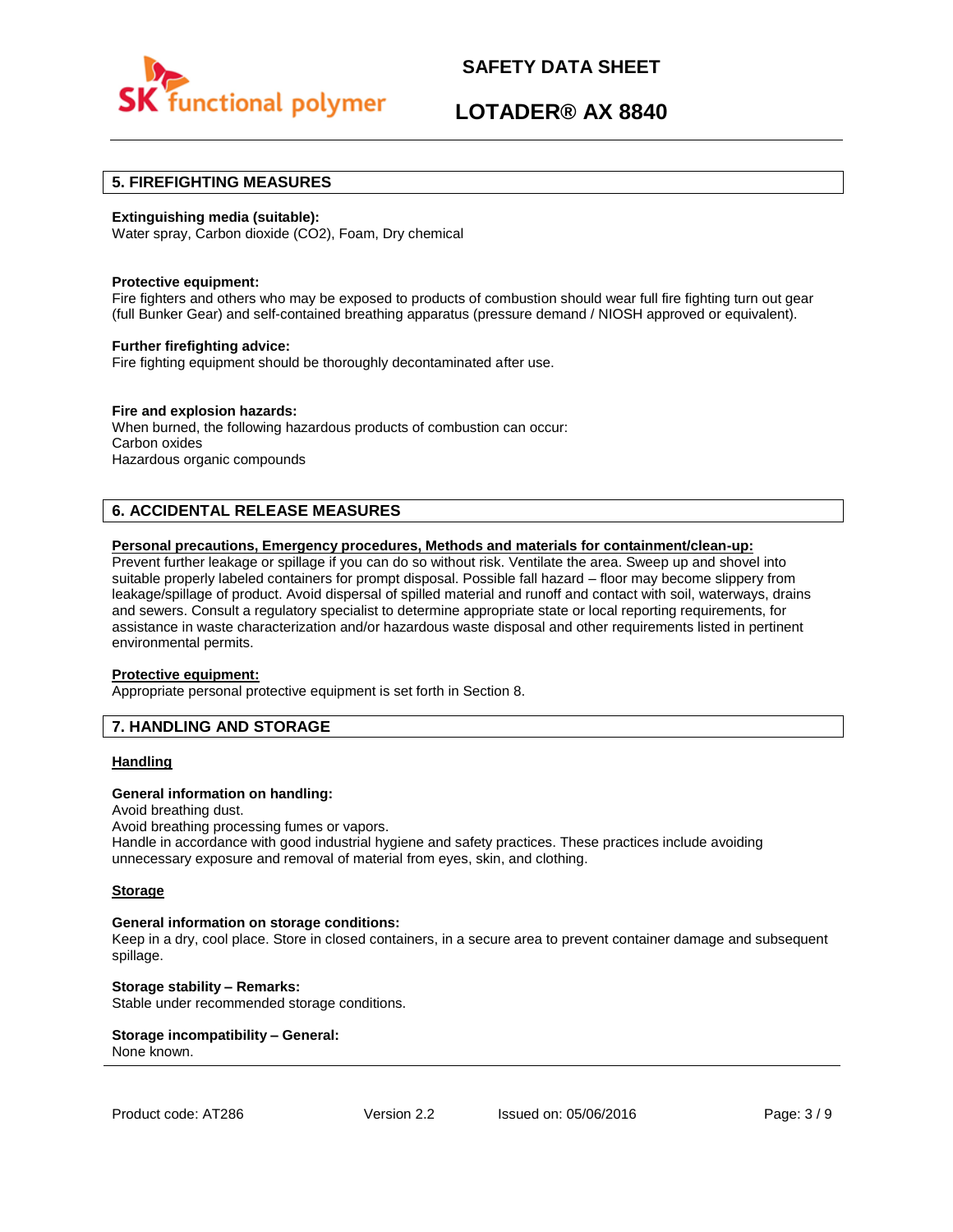

## **LOTADER® AX 8840**

### **8. EXPOSURE CONTROLS/PERSONAL PROTECTION**

#### **Airborne Exposure Guidelines:**

#### **Particles Not Otherwise Specified / Nuisance Dust (Proprietary)**

US. ACGIH Threshold Limit Values

| Inhalable particles.  |
|-----------------------|
| $10 \text{ ma/m}$ 3   |
| Respirable particles. |
| $3 \text{ mg/m}$      |
|                       |

US. OSHA Table Z-1 Limits for Air Contaminants (29 CFR 1910.1000)

**Form:** Respirable fraction.<br> **PEL:** 5 mg/m3 5 mg/m3

**Form:** Total dust

PEL: 15 mg/m3

US. OSHA Table Z-3 (29 CFR 1910.1000)

| Form:                 | Respirable fraction.                           |
|-----------------------|------------------------------------------------|
| Time weighted average | 15 millions of particles per cubic foot of air |
| Form:                 | Total dust                                     |
| Time weighted average | 50 millions of particles per cubic foot of air |
| Form:                 | Respirable fraction.                           |
| Time weighted average | $5 \text{ mg/m}$                               |
| Form:                 | Total dust                                     |
| Time weighted average | $15 \text{ mg/m}$                              |

Only those components with exposure limits are printed in this section. Limits with skin contact designation above have skin contact effect. Air sampling alone is insufficient to accurately quantitate exposure. Measures to prevent significant cutaneous absorption may be required. Limits with a sensitizer designation above mean that exposure to this material may cause allergic reactions.

#### **Engineering controls:**

Investigate engineering techniques to reduce exposures below airborne exposure limits or to otherwise reduce exposures. Provide ventilation if necessary to minimize exposures or to control exposure levels to below airborne exposure limits (if applicable see above).If practical, use local mechanical exhaust ventilation at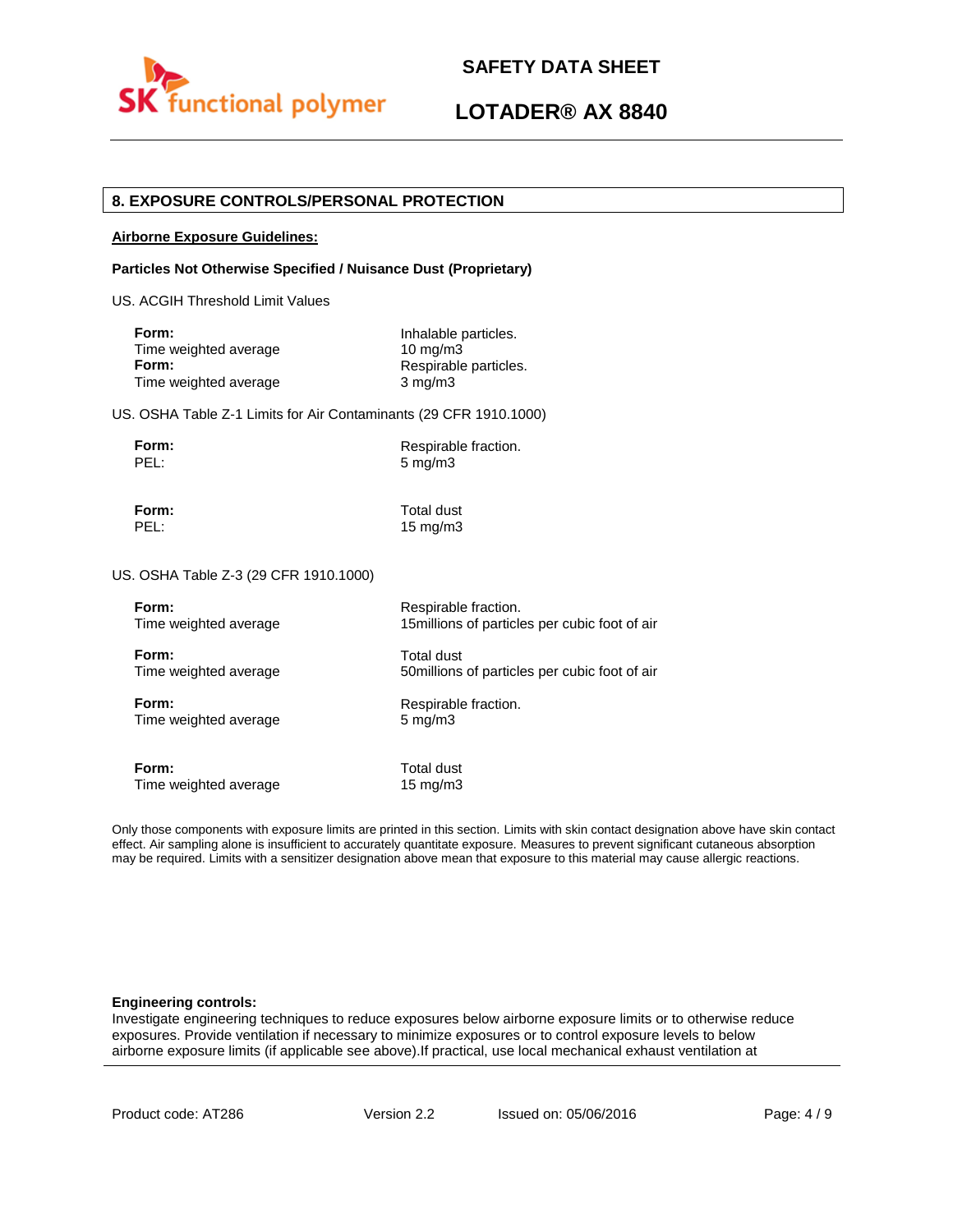

## **LOTADER® AX 8840**

sources of air contamination such as open process equipment.

#### **Respiratory protection:**

Avoid breathing dust. Avoid breathing processing fumes or vapors. Where airborne exposure is likely or airborne exposure limits are exceeded (if applicable, see above), use NIOSH approved respiratory protection equipment appropriate to the material and/or its components and substances released during processing. Consult respirator manufacturer to determine appropriate type equipment for a given application. Observe respirator use limitations specified by NIOSH or the manufacturer. For emergency and other conditions where there may be a potential for significant exposure or where exposure limit may be significantly exceeded, use an approved full face positive-pressure, self-contained breathing apparatus or positive-pressure airline with auxiliary self-contained air supply. Respiratory protection programs must comply with 29 CFR § 1910.134.

#### **Skin protection:**

Processing of this product releases vapors or fumes which may cause skin irritation. Wearing protective gloves is recommended. Wash hands and contaminated skin thoroughly after contact with processing fumes or vapors. Wash thoroughly after handling.

#### **Eye protection:**

Use good industrial practice to avoid eye contact. Processing of this product releases vapors or fumes which may cause eye irritation. Where eye contact may be likely, wear chemical goggles and have eye flushing equipment available.

| Color:                                 | colourless               |
|----------------------------------------|--------------------------|
| <b>Physical state:</b>                 | solid                    |
| Form:                                  | pellets                  |
| Odor:                                  | Slightly acrylic         |
| <b>Odor threshold:</b>                 | No data available        |
| <b>Flash point</b>                     | No data available        |
| <b>Auto-ignition</b><br>temperature:   | $> 842$ °F ( $> 450$ °C) |
| Lower flammable limit<br>$(LFL)$ :     | No data available        |
| <b>Upper flammable limit</b><br>(UEL): | No data available        |
| pH:                                    | No data available        |
| Density:                               | 940 kg/m3                |
| Vapor pressure:                        | No data available        |

## **9. PHYSICAL AND CHEMICAL PROPERTIES**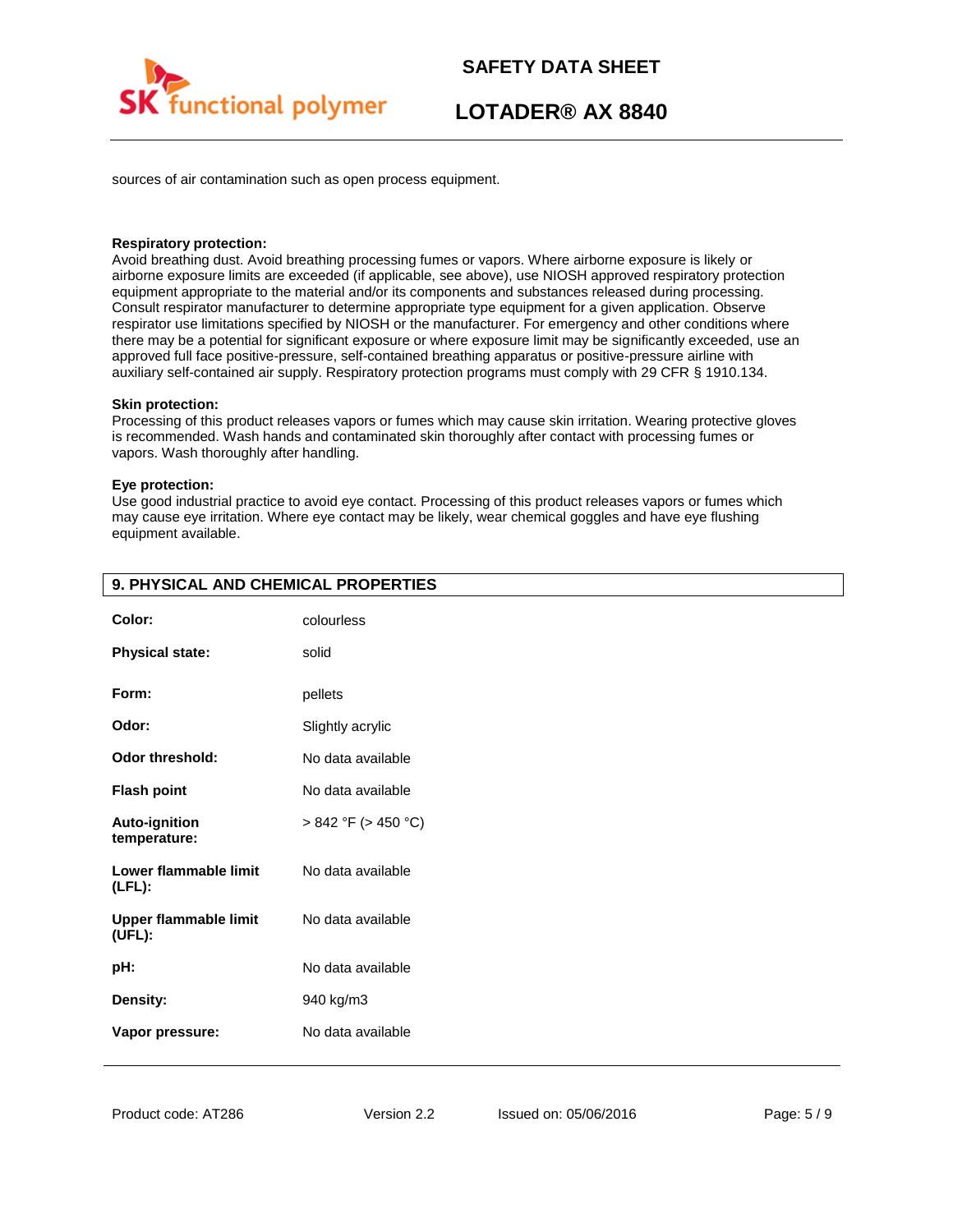

## **LOTADER® AX 8840**

| Vapor density:                      | No data available                   |
|-------------------------------------|-------------------------------------|
| Boiling point/boiling<br>range:     | No data available                   |
| <b>Melting point/range:</b>         | 228 °F (109 °C)                     |
| <b>Freezing point:</b>              | No data available                   |
| <b>Evaporation rate:</b>            | No data available                   |
| Solubility in water:                | insoluble                           |
| Viscosity, dynamic:                 | No data available                   |
| Oil/water partition<br>coefficient: | No data available                   |
| <b>Thermal decomposition</b>        | $>$ 572 °F ( $>$ 300 °C)            |
| <b>Flammability:</b>                | See GHS Classification in Section 2 |
|                                     |                                     |

## **10. STABILITY AND REACTIVITY**

#### **Stability:**

The product is stable at normal handling and storage temperatures.

#### **Hazardous reactions:**

Hazardous polymerization does not occur.

## **Materials to avoid:**

None known.

### **Conditions / hazards to avoid:**

Avoid storing in moist and warm conditions. (to maintain the technical properties of the product). See Hazardous Decomposition Products below.

#### **Hazardous decomposition products:**

Temperature exceeding 300 °C: Thermal decomposition giving toxic and corrosive products : Carbon oxides Hazardous organic compounds Acrylates

## **11. TOXICOLOGICAL INFORMATION**

Data on this material and/or its components are summarized below.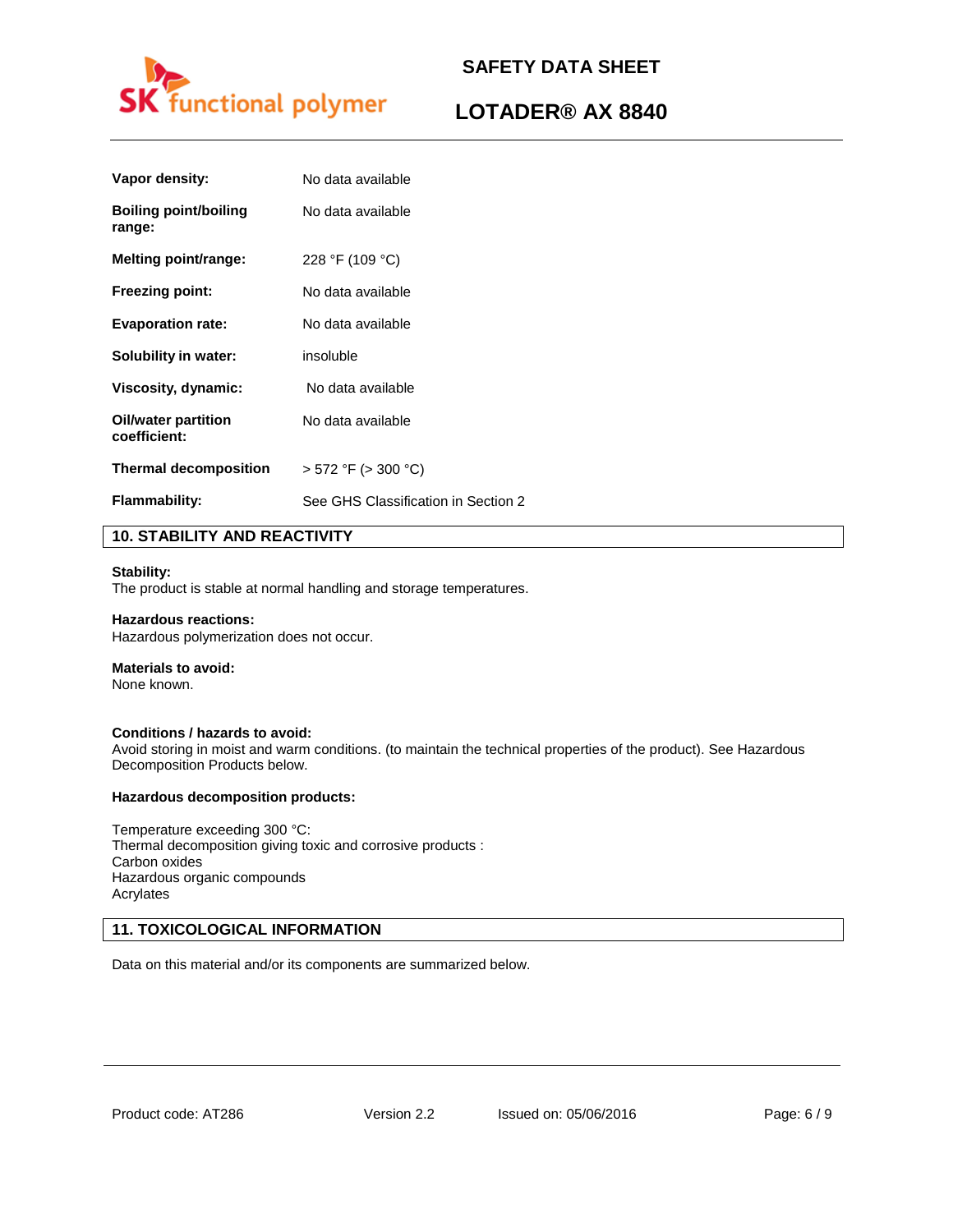

## **LOTADER® AX 8840**

#### **Data for 2-Propenoic acid, 2-methyl-, oxiranylmethyl ester, polymer with ethene (26061-90-5)**

#### **Other information**

The information presented is from representative materials in this chemical class. The results may vary depending on the test substance. Effects due to processing releases or residual monomer: Possible cross sensitization with other acrylates and methacrylates

### **12. ECOLOGICAL INFORMATION**

#### **Chemical Fate and Pathway**

No data are available.

#### **Ecotoxicology**

No data are available.

## **13. DISPOSAL CONSIDERATIONS**

#### **Waste disposal:**

Where possible recycling is preferred to disposal or incineration. If recycling is not an option, incinerate or dispose of in accordance with federal, state, and local regulations. Pigmented, filled and/or solvent laden product may require special disposal practices in accordance with federal, state and local regulations. Consult a regulatory specialist to determine appropriate state or local reporting requirements, for assistance in waste characterization and/or hazardous waste disposal and other requirements listed in pertinent environmental permits. Note: Chemical additions to, processing of, or otherwise altering this material may make this waste management information incomplete, inaccurate, or otherwise inappropriate. Furthermore, state and local waste disposal requirements may be more restrictive or otherwise different from federal laws and regulations.

### **14. TRANSPORT INFORMATION**

#### **US Department of Transportation (DOT):** not regulated

#### **International Maritime Dangerous Goods Code (IMDG):** not regulated

## **15. REGULATORY INFORMATION**

#### **Chemical Inventory Status**

| EU. EINECS                                                           | <b>EINECS</b> | Conforms to                                                      |
|----------------------------------------------------------------------|---------------|------------------------------------------------------------------|
| United States TSCA Inventory                                         | TSCA          | The components of this product are all on<br>the TSCA Inventory. |
| Canadian Domestic Substances List (DSL)                              | DSL           | All components of this product are on the<br>Canadian DSL        |
| China. Inventory of Existing Chemical Substances in<br>China (IECSC) | IECSC (CN)    | Conforms to                                                      |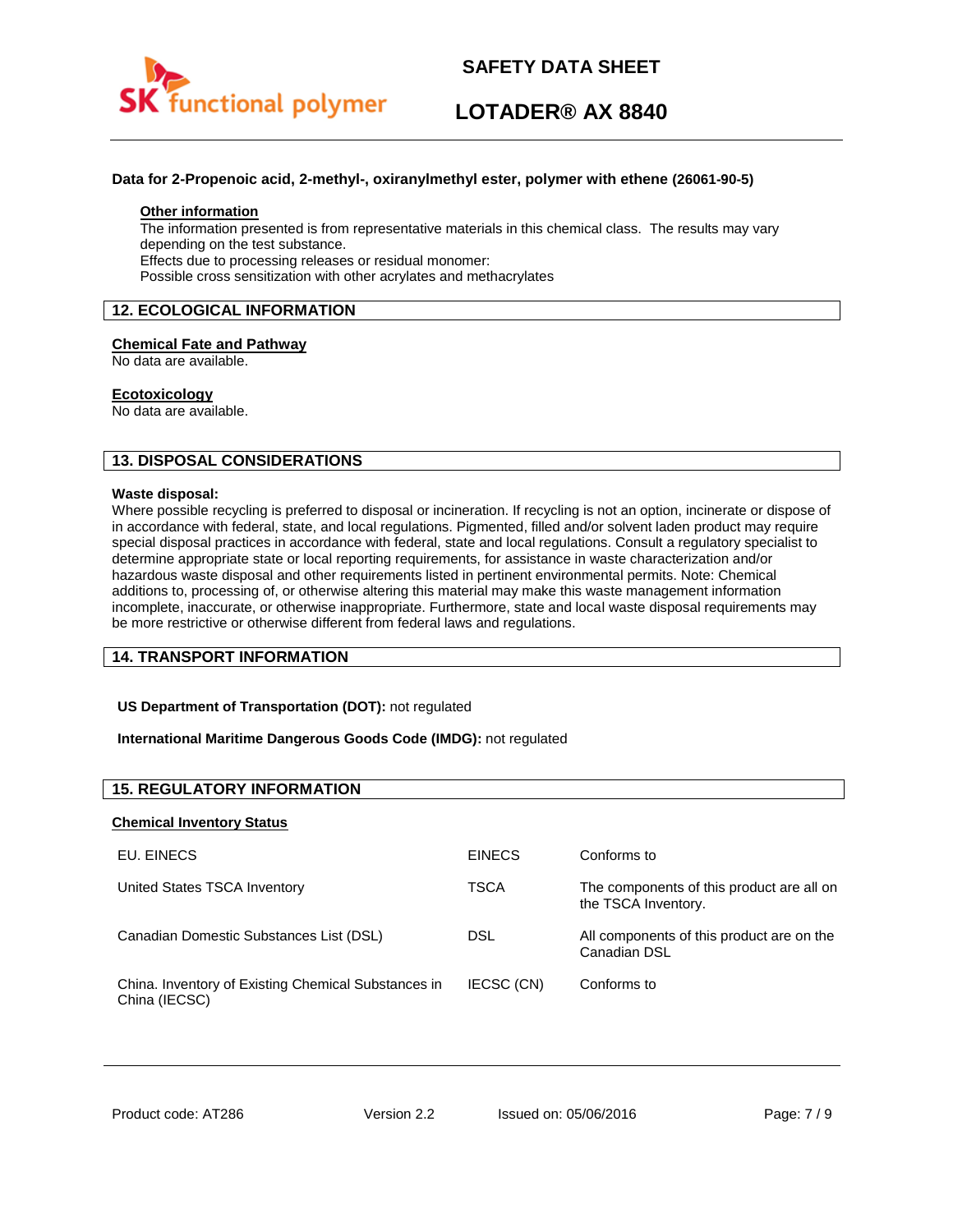

## **LOTADER® AX 8840**

| Japan. ENCS - Existing and New Chemical<br>Substances Inventory       | ENCS (JP)  | Conforms to |
|-----------------------------------------------------------------------|------------|-------------|
| Japan. ISHL - Inventory of Chemical Substances                        | ISHL (JP)  | Conforms to |
| Korea. Korean Existing Chemicals Inventory (KECI)                     | KECI (KR)  | Conforms to |
| Philippines Inventory of Chemicals and Chemical<br>Substances (PICCS) | PICCS (PH) | Conforms to |
| Australia Inventory of Chemical Substances (AICS)                     | AICS       | Conforms to |

#### **United States – Federal Regulations**

#### **SARA Title III – Section 302 Extremely Hazardous Chemicals:**

The components in this product are either not SARA Section 302 regulated or regulated but present in negligible concentrations.

### **SARA Title III - Section 311/312 Hazard Categories:**

No SARA Hazards

### **SARA Title III – Section 313 Toxic Chemicals:**

This material does not contain any chemical components with known CAS numbers that exceed the threshold (De Minimis) reporting levels established by SARA Title III, Section 313.

#### **Comprehensive Environmental Response, Compensation, and Liability Act (CERCLA) - Reportable Quantity (RQ):**

The components in this product are either not CERCLA regulated, regulated but present in negligible concentrations, or regulated with no assigned reportable quantity.

### **United States – State Regulations**

#### **New Jersey Right to Know**

No components are subject to the New Jersey Right to Know Act.

#### **Pennsylvania Right to Know**

Chemical name CAS-No. 2-Propenoic acid, 2-methyl-, oxiranylmethyl ester, polymer with ethene 26061-90-5

### **California Prop. 65**

This product does not contain any chemicals known to the State of California to cause cancer, birth defects, or any other reproductive defects.

## **16. OTHER INFORMATION**